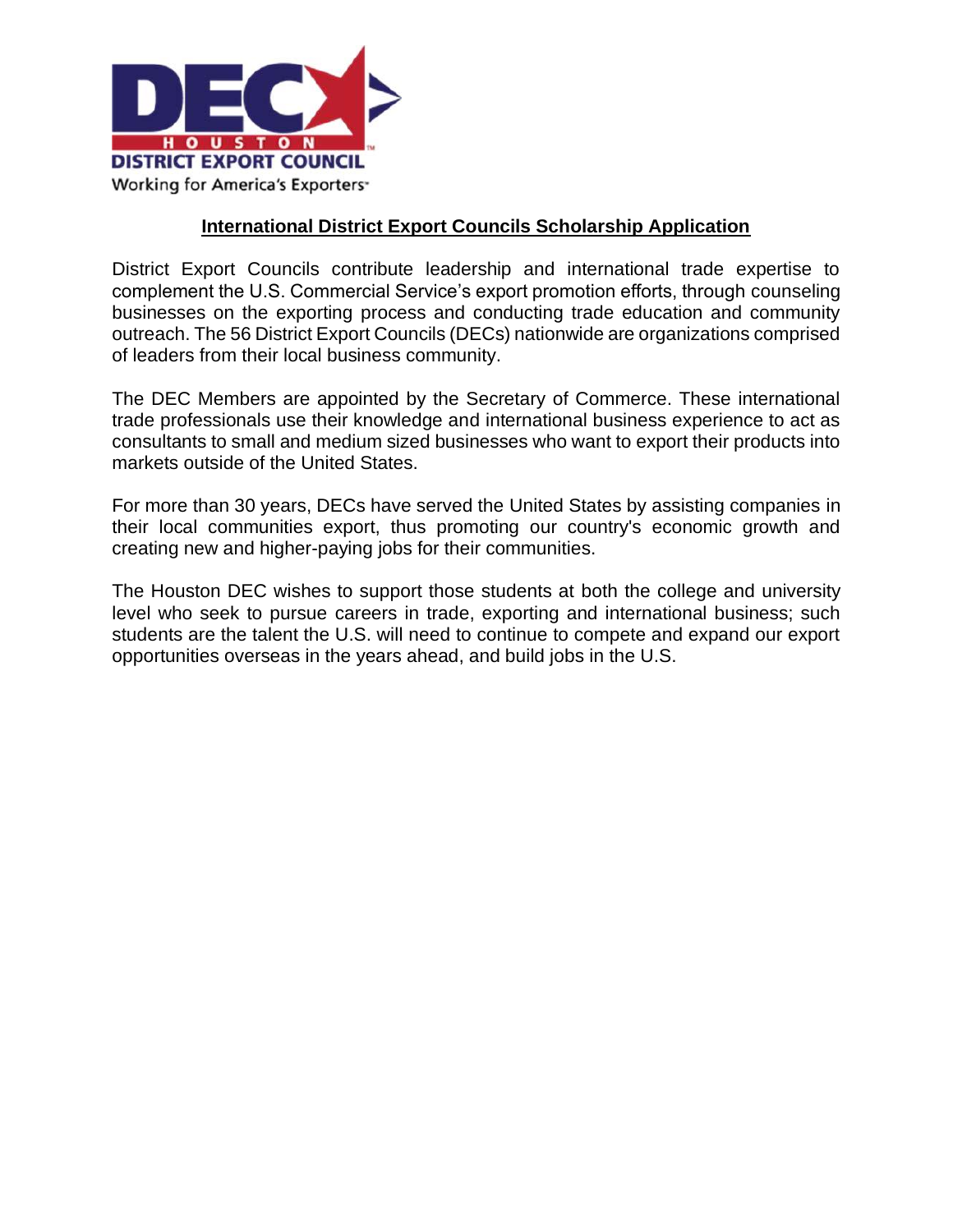

### **District Export Council (DEC) Scholarship Application for International Business** *(Please type or print)*

# APPLICATION REQUIREMENTS

*Please note: This scholarship is for two students to receive \$3,000 each, \$1,500 per semester. Incomplete applications or applications postmarked past the deadline will not be evaluated.*

- Applicants must have applied to attend or be currently enrolled as a full-time or part-time undergraduate student at an accredited university or community college in the Houston area.
- Be at least 17 years of age *and must be a citizen of the United States*.
- A legal resident of Texas for 12 consecutive months prior to completing the scholarship application.
- Be majoring in International Business Major or related field.
- Demonstrate academic potential, ability, or improvement that will be evaluated from two current and consecutive semesters.

#### **A complete application package includes the following:**

- 1. The completed application form.
- 2. A complete high school or college transcript, whichever is the most recent, sealed and stamped by the registrar.
- 3. One recommendation letter from faculty members of the applicant's most recently attended institution.
	- I.e., for returning college students, the letters must be from college professors.
	- Applicants who are currently attending high school may submit letters from their high school teachers.
- 4. Must be currently enrolled or accepted into an Export, Trade, Transportation or International Business Degree Program or related field of study.
- 5. Submit a 500 word "Statement of Interest" essay which describes the applicant's career or academic goals towards International Trade & Business, with an emphasis on building U.S. exports of goods and services.
	- The statement should describe why you want to pursue studies in international business and how the scholarship will serve that goal.
- 6. A list of "AWARDS" and "EXTRACURRICULAR ACTIVITIES" from High School or College.

Semi-finalists will be required to attend an in-person interview.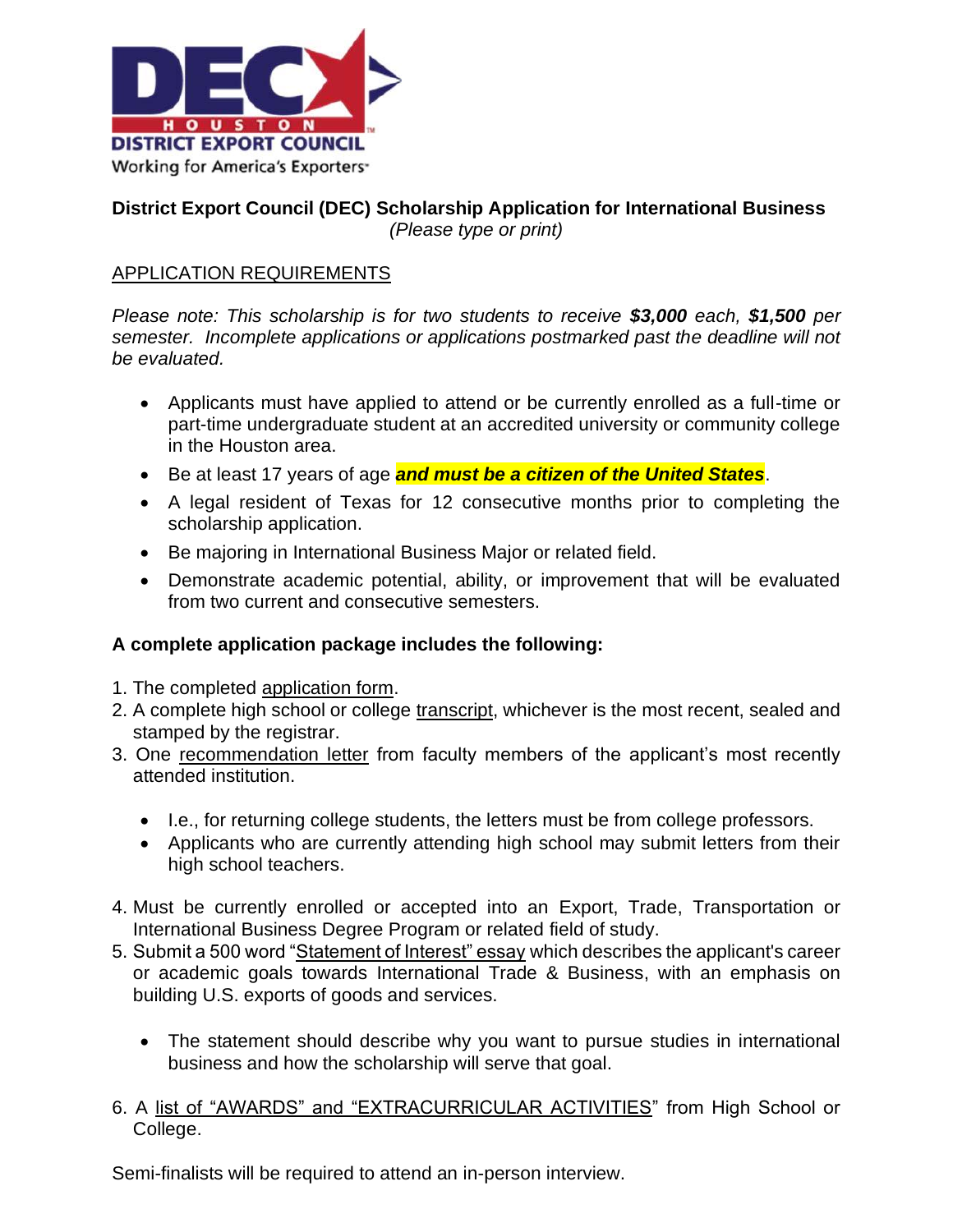

### APPLICATION DATES AND DEADLINES

Recipients of each scholarship will be selected from a group of semi-finalists. The semifinalists will be invited to meet with the scholarship committee. The recipients will be informed of the time and location of this meeting and *must attend the interview to be considered for a scholarship.* 

The application form and all supporting documents must be sent to:

Scholarship Subcommittee Co-Chair Richard Sindelar c/o University of St. Thomas Center for International Studies, Tiller Hall 3800 Montrose Blvd. Houston, Texas 77006

**All material must be postmarked by May 31, 2022.**

*Applications that are postmarked later than this date or incomplete will not be evaluated.*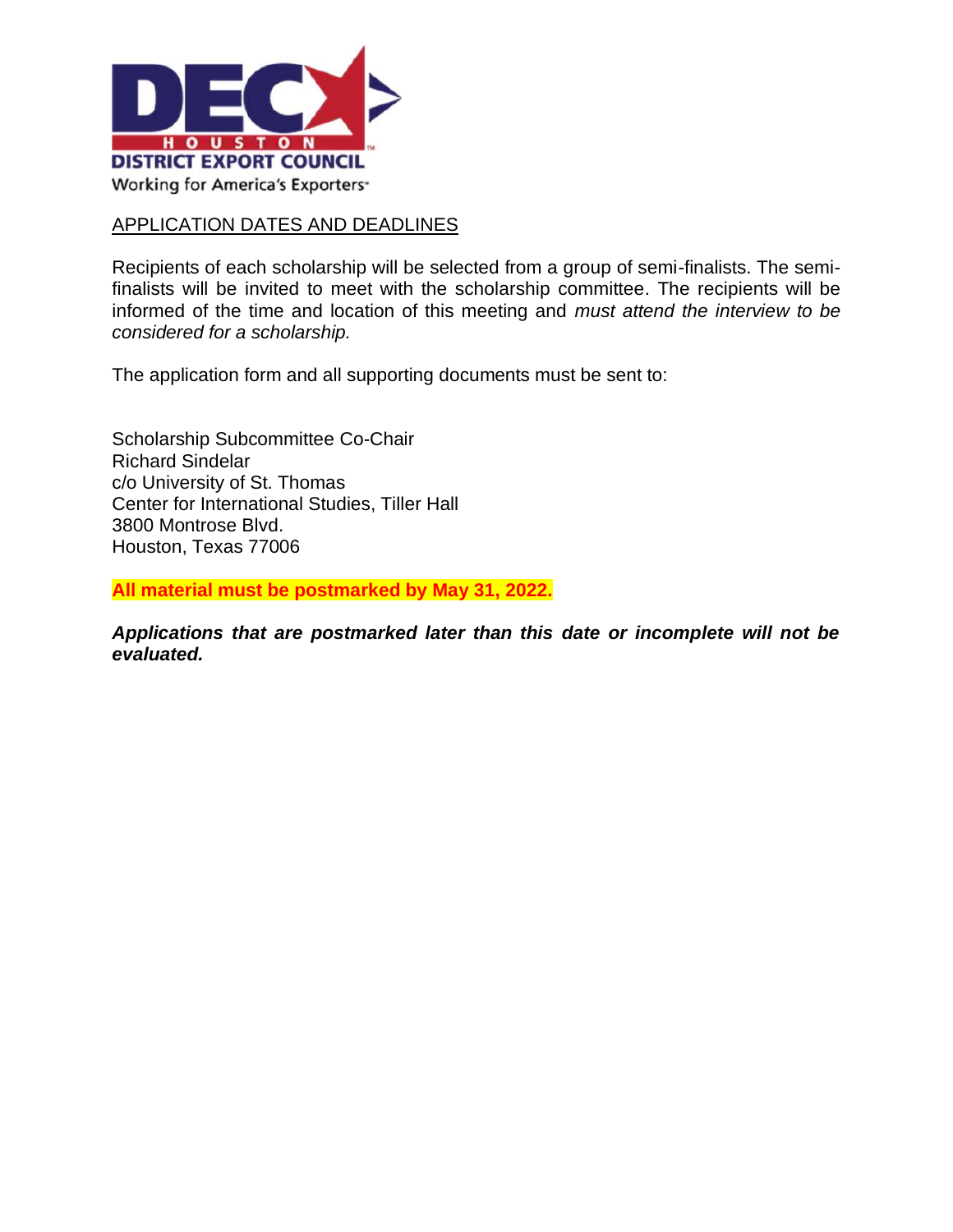

# **Scholarship Application**

| CURRENTLY ATTENDING $\Box$ High School $\Box$ College $\Box$ Full-Time $\Box$ Part-Time |                                                                                   |
|-----------------------------------------------------------------------------------------|-----------------------------------------------------------------------------------|
|                                                                                         |                                                                                   |
| CITIZEN OF THE UNITED STATES YES NO                                                     |                                                                                   |
|                                                                                         |                                                                                   |
| PERMANENT ADDRESS Street address and Apt. #                                             |                                                                                   |
|                                                                                         |                                                                                   |
|                                                                                         | ,我们也不能在这里的时候,我们也不能在这里的时候,我们也不能会在这里的时候,我们也不能会在这里的时候,我们也不能会在这里的时候,我们也不能会在这里的时候,我们也不 |
| <b>NAME OF PARENTS/GUARDIANS</b>                                                        |                                                                                   |
| <b>FATHER</b>                                                                           | <b>MOTHER</b>                                                                     |
| SCHOOL/UNIVERSITY                                                                       | SCHOOL/UNIVERSITY______________                                                   |
| ADDRESS_<br>Street address and Apt. #                                                   | ADDRESS_<br>Street address and Apt. #                                             |
| Zip Code<br>City<br><b>State</b>                                                        | Zip Code<br>State<br>City                                                         |
|                                                                                         | OCCUPATION                                                                        |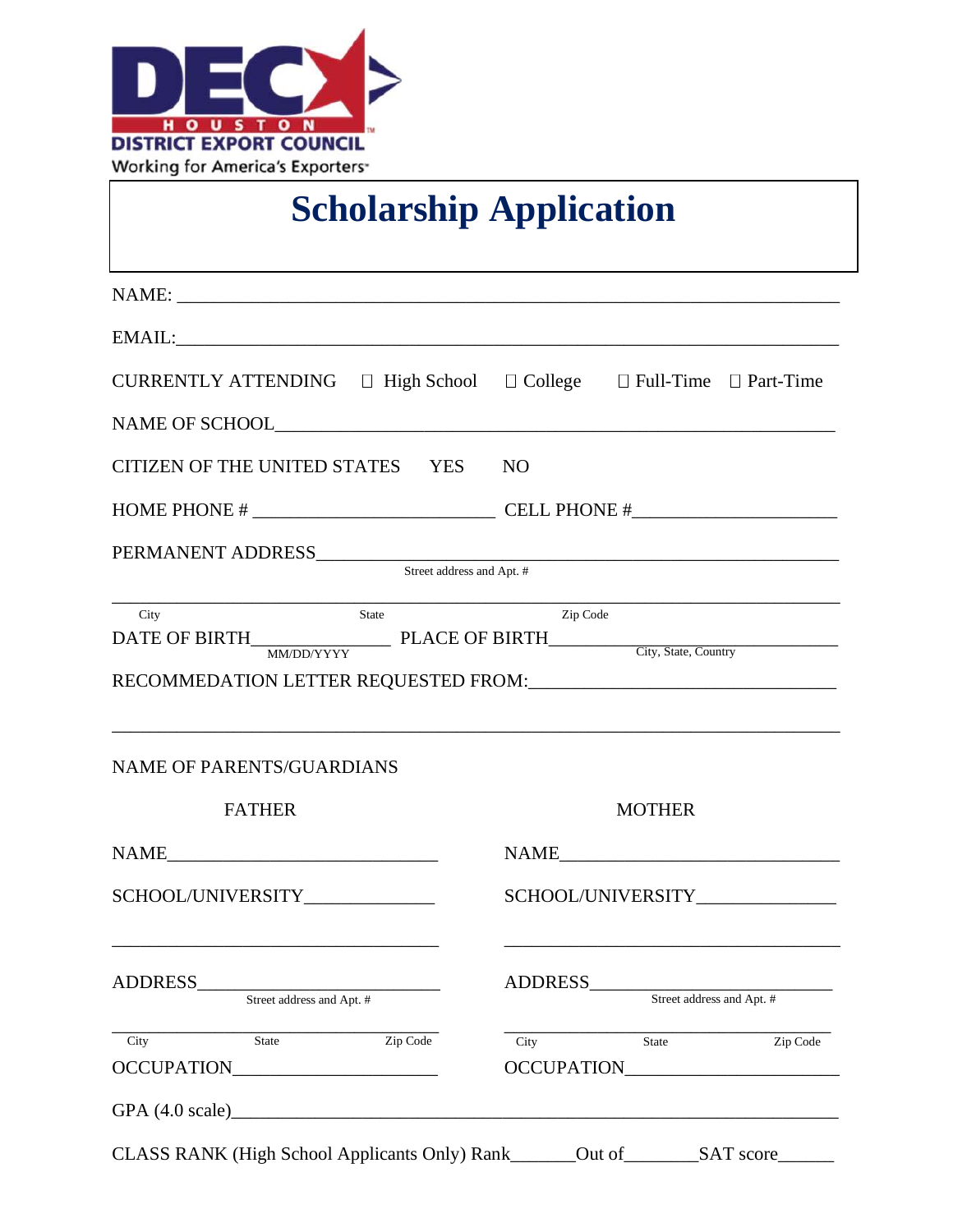

 $NAME:$ 

APPOXIMATE COST OF ONE YEARS' TUITION OR HOUSING ON CAMPUS \$

MAJOR IN COLLEGE\_\_\_\_\_\_\_\_\_\_\_\_\_\_\_\_\_\_\_\_\_\_\_\_\_\_\_\_\_\_\_\_\_\_\_\_\_\_\_\_\_\_\_\_\_\_\_\_\_\_\_\_\_\_\_\_\_\_

EXPECTED GRADUATION DATE\_\_\_\_\_\_\_\_\_\_\_\_\_\_\_\_\_\_\_\_\_\_\_\_\_\_\_\_\_\_\_\_\_\_\_\_\_\_\_\_\_\_\_\_\_\_\_

OTHER FORMS OF FINANCIAL AID\_\_\_\_\_\_\_\_\_\_\_\_\_\_\_\_\_\_\_\_\_\_\_\_\_\_\_\_\_\_\_\_\_\_\_\_\_\_\_\_\_\_\_\_

HAVE YOU WORKED A PART-TME JOB TO HELP SUPPORT THE FAMILY? IF SO, WHERE? HOW MANY HOURS A WEEK? HOW LONG

\_\_\_\_\_\_\_\_\_\_\_\_\_\_\_\_\_\_\_\_\_\_\_\_\_\_\_\_\_\_\_\_\_\_\_\_\_\_\_\_\_\_\_\_\_\_\_\_\_\_\_\_\_\_\_\_\_\_\_\_\_\_\_\_\_\_\_\_\_\_\_\_\_\_\_\_

HOW MUCH DO YOU THINK YOUR FAMILY CAN PROVIDE EACH YEAR? \$\_\_\_\_\_\_\_

HAVE YOU RECEIVED ANY FINANCIAL AID OR SCHOLARSHIPS FROM OTHER SOURCES?

\_\_\_\_\_\_\_\_\_\_\_\_\_\_\_\_\_\_\_\_\_\_\_\_\_\_\_\_\_\_\_\_\_\_\_\_\_\_\_\_\_\_\_\_\_\_\_\_\_\_ \_\_\_\_\_\_\_\_\_\_\_\_\_\_\_\_\_\_\_\_\_\_\_\_

\_\_\_\_\_\_\_\_\_\_\_\_\_\_\_\_\_\_\_\_\_\_\_\_\_\_\_\_\_\_\_\_\_\_\_\_\_\_\_\_\_\_\_\_\_\_\_\_\_\_ \_\_\_\_\_\_\_\_\_\_\_\_\_\_\_\_\_\_\_\_\_\_\_\_

\_\_\_\_\_\_\_\_\_\_\_\_\_\_\_\_\_\_\_\_\_\_\_\_\_\_\_\_\_\_\_\_\_\_\_\_\_\_\_\_\_\_\_\_\_\_\_\_\_\_ \_\_\_\_\_\_\_\_\_\_\_\_\_\_\_\_\_\_\_\_\_\_\_\_

IF SO, PLEASE LIST BELOW: SCHOLARSHIP/FINANCIAL AID AMOUNT

AWARDS AND EXTRACURRICULAR ACTIVIES:

- ON A SEPARATE SHEET OF PAPER TITLE "AWARDS", PLEASE INDICATE ANY ACADEMIC HONORS, AWARDS, AND SCHOLARSHIPS INCLUDING DATES.
- ALSO, INCLUDE A SECTION TITLE "EXTRACURRICULAR ACTIVITES".
- LIST AND DESCRIBE YOUR DEGREE OF INVOLVMENT IN ANY EXTRACURRICULAR ACTIVITES DURING HIGH SCHOOL. (COMMUNITY SERVICE, LEADERSHIP, MILITARY)

ESSAY TOPIC:

WRITE AN ESSAY ABOUT YOUR PLANS TO PURSUE A CAREER IN INTERNATIONAL BUSINESS.

**ALL ESSAYS SHOULD BE TYPEWRITTEN, DOUBLE SPACED, AND APPOX. 500 WORDS**